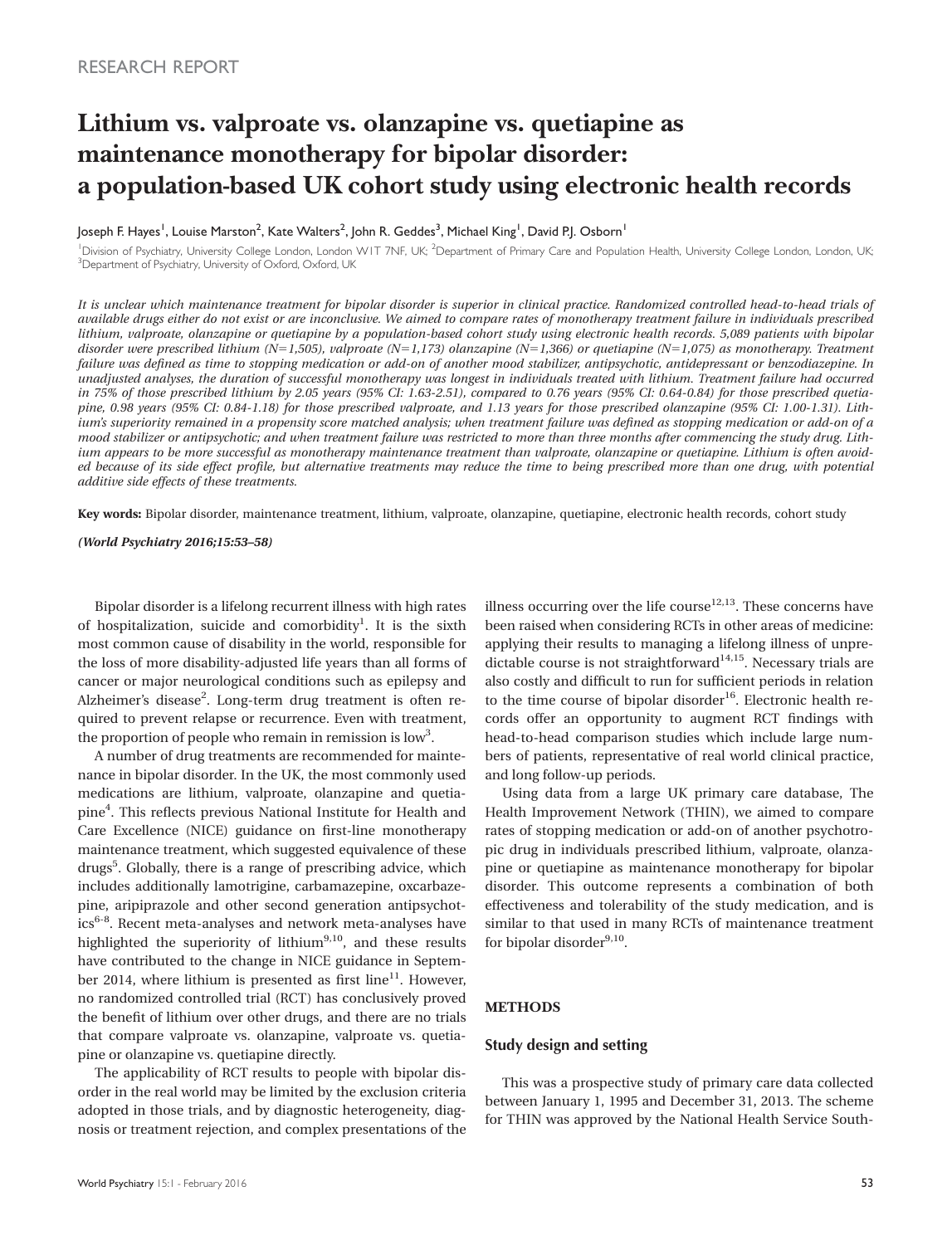East Multicentre Research Ethics Committee, and scientific approval for this study was obtained from Cegedim Strategic Data (CSD) Medical Research's Scientific Review Committee.

THIN is a UK primary care database that contains anonymized patient information from routine clinical consultations $17$ . General practitioners (GPs) use Read codes, a hierarchical coding system, to record information in THIN<sup>18</sup>. These codes include diagnoses (which map onto ICD-10 codes), symptoms, examination findings, referrals, test results and information from hospital specialists, creating a longitudinal record for each patient<sup>19</sup>. In the UK, GPs are responsible for issuing all drug prescriptions if treatment is ongoing, following advice from a psychiatrist, and this information is also available20.

At the time this cohort was extracted, THIN contained records for over 11 million people<sup>17</sup>. Patients in the database have been shown to be broadly representative of the UK population, and GPs contributing data have been shown to be representative in terms of consultation and prescribing statistics<sup>21,22</sup>. Approximately 98% of the UK population is registered with a GP practice<sup>23</sup>. The incidence rate of bipolar disorder in THIN has been shown to be similar to other European cohorts<sup>24</sup>, and validity of severe mental illness diagnoses held in primary care has been established<sup>25</sup>.

## **Participants**

Patients with a diagnosis of bipolar disorder were included if they had at least one 28-day prescription of lithium, valproate, olanzapine or quetiapine after January 1, 1995, or after the date at which the GP practice met quality assurance criteria for data entry (based on computer usage and mortality recording rates)<sup>26,27</sup>. Patients were excluded if they received a diagnosis of schizophrenia at any time. They were also excluded if they were prescribed another of the study drugs, or any other mood stabilizer, antipsychotic, antidepressant or benzodiazepine at the start of follow-up, or in the month before this. The cohort was therefore one in which the intention was to treat with lithium, valproate, olanzapine or quetiapine monotherapy. Patients were censored at date of death, leaving the GP practice or the end of the study period (December 31, 2013).

#### Main outcome

Patients were followed up until they stopped the study drug, or had a mood stabilizer, an antipsychotic, an antidepressant or a benzodiazepine added to their treatment regimen. Date of first prescription was taken as the start of exposure time. The end of the prescription was calculated from the prescription length and prescribing instructions coded by the GP.

Patients were considered to have a period of continuous prescribing if another prescription for the same drug was

# Observed pre-treatment variables for propensity score estimation

Socio-demographic, psychiatric and physical health characteristics at baseline were extracted from each patient's electronic health record. Psychiatric and physical health problems were considered present if referenced in the patient notes. If a patient had multiple entries of the same (or similar) Read codes, the start date of the condition was taken as the earliest date of entry.

A propensity score (PS) for each individual was estimated using variables defined a priori, based on existing research<sup>28,29</sup>. The PS attempts to account for all of the covariates that predict receiving a particular study drug<sup>29,30</sup>. The PS was then checked by comparison of covariate balance across treatments, within strata. The included variables were: gender; age at start of treatment with the study drug; year of entry to the cohort; ethnicity (grouped as White, Black, Asian, mixed, other, with missing values coded as White); physical health history at baseline (ischemic heart disease, myocardial infarction, cerebrovascular event, hypertension, renal disease, thyroid disease, liver disease, type 2 diabetes mellitus, epilepsy, history of alcohol dependence, history of illicit drug use); smoking status (grouped as never-smoker, ex-smoker, current smoker); body mass index (BMI) (grouped as healthy weight, overweight (BMI 25 to 30), obese (BMI over 30)); mental health history at baseline (history of anxiety symptoms, hypomania as most proximal diagnosis code, history of depressive symptoms, sleep disturbance, previous treatment with the study drug before baseline, incident diagnosis of bipolar disorder); and clustering by GP practice. These variables were selected because they represent factors influencing prescribing choice (such as risk factors for adverse effects with a particular study medication) $^{11}$ .

Although PS estimation cannot remove all bias, it has been postulated to also reduce confounding from unmeasured variables, because of their association with measured covariates $31,32$ . Therefore in this study, for a given PS, exposure to lithium, valproate, olanzapine or quetiapine is presumed to have been at random<sup>33</sup>.

## Statistical analysis

Cox regression analyses were conducted comparing the rates of stopping the study drug or add-on of another psychotropic medication in the four treatment groups. Analyses were adjusted for gender, age, ethnicity and calendar year. Time to treatment failure was summarized by Kaplan-Meier curves. The proportional hazards model was tested formally with analysis of Schoenfeld residuals<sup>34</sup>.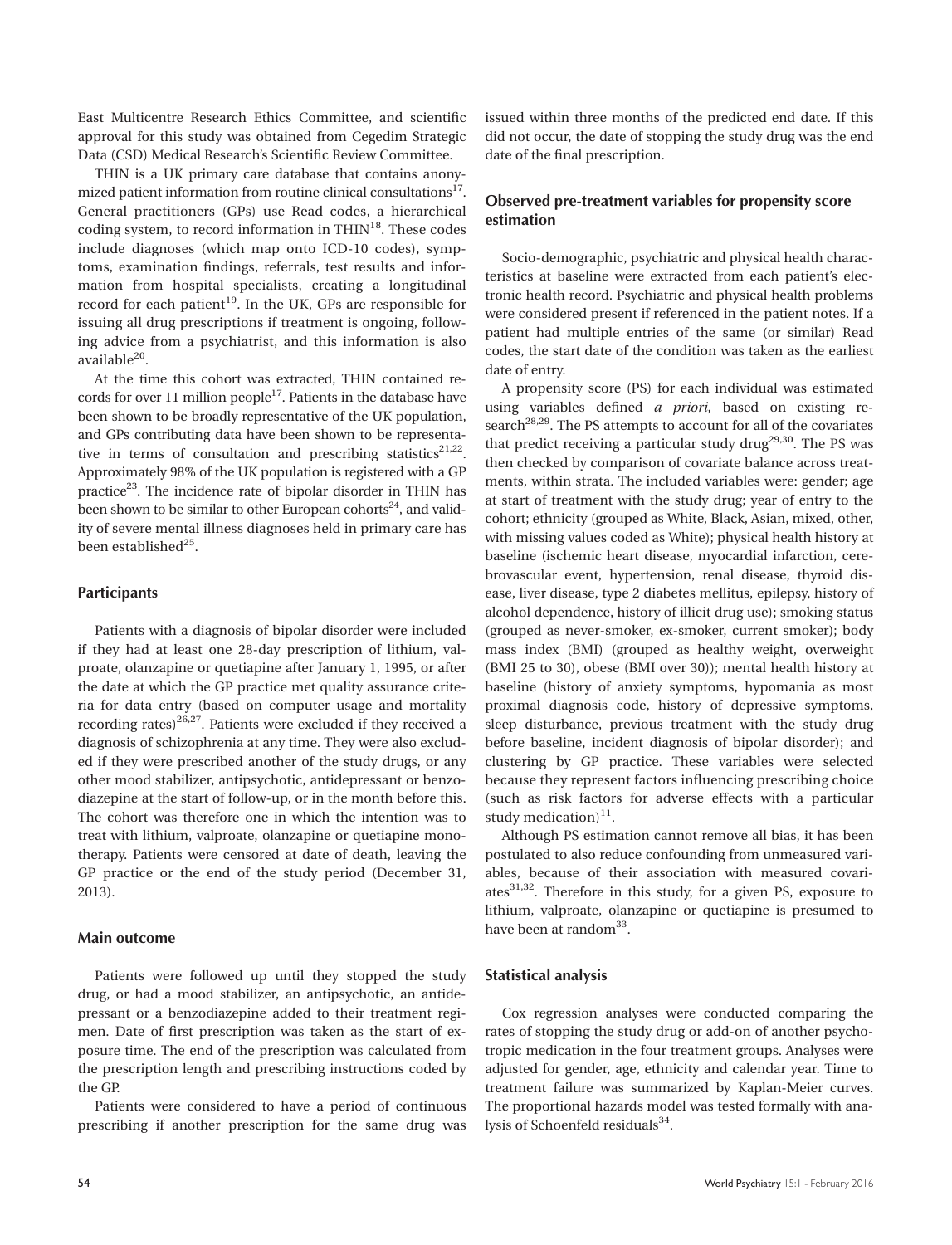Table 1 Characteristics of patients with bipolar disorder prescribed lithium, valproate, olanzapine or quetiapine monotherapy

|                                                                              | Lithium          | Valproate        | Olanzapine       | Quetiapine       |
|------------------------------------------------------------------------------|------------------|------------------|------------------|------------------|
| Patients                                                                     | 1,505            | 1,173            | 1,336            | 1,075            |
| Female, $N($ %)                                                              | 860 (57.1)       | 631 (53.8)       | 733 (54.9)       | 735 (68.4)       |
| Age at entry to the cohort, median (IQR)                                     | 44.9 (35.4-58.7) | 41.6 (31.4-53.7) | 40.9 (31.9-52.7) | 38.5 (29.3-49.8) |
| Total years of follow-up, median (IQR)                                       | $4.2(1.5-8.6)$   | $3.0(1.1-6.3)$   | $3.6(1.4-6.9)$   | $2.1(0.9-3.9)$   |
| GP practice contacts per year of follow-up, median (IQR)                     | $12.1(7.1-19.7)$ | 14.8 (8.7-23.7)  | 14.3 (8.8-24.6)  | 17.9 (11.8-26.9) |
| Non-White ethnic background, N (%)                                           | 44(2.9)          | 50(4.3)          | 65(4.9)          | 35(3.3)          |
| Health at baseline, $N$ (%)                                                  |                  |                  |                  |                  |
| Ischemic heart disease, myocardial infarction, cerebrovascular event history | 76(5.0)          | 80(6.8)          | 58 (4.3)         | 41(3.8)          |
| Renal disease history                                                        | 51(3.4)          | 36(3.1)          | 33(2.5)          | 42(3.9)          |
| Thyroid disease history                                                      | 161(10.7)        | 89 (7.6)         | 89 (6.7)         | 75(7.0)          |
| <b>Diabetes</b>                                                              | 77(5.1)          | 87(7.4)          | 42(3.1)          | 71(6.6)          |
| Epilepsy                                                                     | 29(1.9)          | 82(7.0)          | 37(2.8)          | 34(3.2)          |
| Obesity $(BMI > 30)$                                                         | 617(41.0)        | 488 (41.6)       | 482(36.1)        | 467 (43.4)       |
| Previous anxiety symptoms                                                    | 98 (6.5)         | 102(8.7)         | 133(10.0)        | 154(14.3)        |
| Previous alcohol dependence                                                  | 7(0.5)           | 3(0.3)           | 12(0.9)          | 7(0.6)           |
| Current smoker                                                               | 518 (34.4)       | 462 (39.4)       | 571 (42.7)       | 425 (39.5)       |
| Bipolar disorder characteristics at baseline, N (%)                          |                  |                  |                  |                  |
| Incident diagnosis                                                           | 318 (19.6)       | 396 (34.0)       | 543 (41.7)       | 416(40.8)        |
| Previous depressive episode                                                  | 845(56.1)        | 701 (59.8)       | 826 (61.8)       | 788 (73.3)       |
| Hypomania as most recent diagnosis                                           | 234(15.5)        | 154(13.1)        | 238 (17.8)       | 125(11.6)        |
| Previous record of taking study drug                                         | 936 (62.2)       | 507 (43.2)       | 463 (34.7)       | 328 (30.5)       |

 $GP$  – general practitioner,  $IQR$  – interquartile range, BMI – body mass index

The PS was calculated using multinomial logistic regression using the covariates described as independent variables, with drug treatment as the dependent variable. The PS was then used as a linear term in a Cox regression analysis that also included age and calendar year<sup>35</sup>. This model was shown to be superior to stratifying on PS using Akaike information criterion and Bayesian information criterion $36$ , and was a more efficient use of data than PS matching, because it uses all patients.

Analysis using PS matching was then completed. Although matched analyses may include a non-representative sample of patients receiving treatment, they may provide a more valid

estimate of treatment effect as they compare patients with similar observed characteristics $35,37$ . Pairwise matching was performed for each patient in the valproate, olanzapine and quetiapine groups with individuals in the lithium treated group. Patients were matched on a one-to-one basis if their PS was within 0.01 of each other; all other patients were dropped from the analysis.

Supplementary analyses excluding benzodiazepine and antidepressant add-on as a source of treatment failure were carried out. A supplementary analysis excluding patients who stopped the study drug or had psychotropic medication

|  |  |  | Table 2 Rates of treatment failure by drug |  |  |  |
|--|--|--|--------------------------------------------|--|--|--|
|--|--|--|--------------------------------------------|--|--|--|

|            |          |                         |                                      | Treatment failure, hazard ratio (95% CI) |                   |                   |                   |
|------------|----------|-------------------------|--------------------------------------|------------------------------------------|-------------------|-------------------|-------------------|
|            | N events | Person years<br>at risk | Rate per 100 person<br>vears at risk | Unadjusted                               | Model 1           | <b>Model 2</b>    | <b>Model 3</b>    |
| Lithium    | 1,151    | 1,570                   | 73.3 (65.5-81.8)                     |                                          |                   |                   |                   |
| Valproate  | 909      | 777                     | 116.9 (102.9-132.4)                  | $1.25(1.14-1.37)$                        | $1.22(1.11-1.34)$ | $1.19(1.09-1.31)$ | $1.20(1.10-1.32)$ |
| Olanzapine | 977      | 893                     | 109.4 (96.3-123.7)                   | $1.19(1.08-1.30)$                        | $1.19(1.08-1.30)$ | $1.16(1.05-1.28)$ | $1.17(1.07-1.29)$ |
| Quetiapine | 814      | 457                     | 177.9 (157.9-199.8)                  | $1.48(1.35-1.62)$                        | $1.31(1.19-1.44)$ | $1.30(1.18-1.44)$ | $1.32(1.20-1.45)$ |

Model 1: adjusted for clustering by primary general practitioner (GP) practice, age, gender and calendar year

Model 2: adjusted for propensity score, clustering by GP practice, age and calendar year

Model 3: propensity score matched (pairwise matching with lithium) adjusted for clustering by GP practice, age and calendar year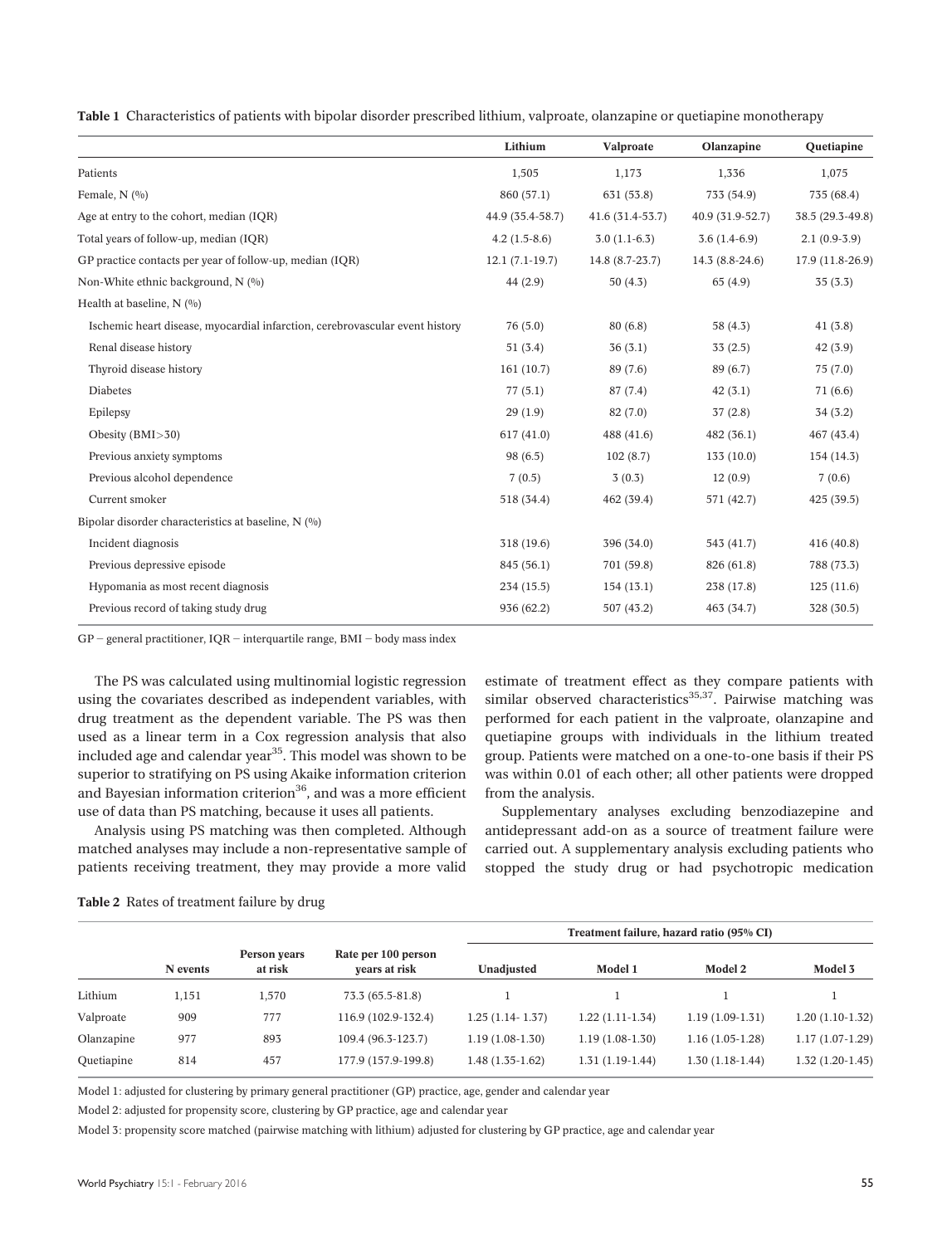

Figure 1 Time to treatment failure (stopped treatment or add-on of mood stabilizer, antipsychotic, antidepressant or benzodiazepine) (unadjusted)

added-on within the first three months of follow-up was also performed.

All analyses were completed using STATA 13<sup>38</sup>.

## **RESULTS**

A total of 14,396 individuals had a diagnosis of bipolar disorder. Of these, 5,089 were prescribed monotherapy with one of the study drugs at the start of cohort follow-up: lithium was prescribed to 1,505 people, valproate to 1,173, olanzapine to 1,366 and quetiapine to 1,075 people. Individuals prescribed lithium tended to be older than other groups, with more years of follow-up data and fewer GP practice contacts during this period. They were less likely to have a previous record of depression in their notes and less likely to be an incident case (Table 1).

In unadjusted analyses, the overall rate of treatment failure was increased for valproate, olanzapine and quetiapine when compared to lithium (Table 2). Treatment failure had occurred in 75% of those prescribed lithium by 2.05 years (95% CI: 1.63- 2.51), compared to 0.76 years (95% CI: 0.64-0.84) for those prescribed quetiapine, 0.98 years (95% CI: 0.84-1.18) for those prescribed valproate, and 1.13 years for those prescribed olanzapine (95% CI: 1.00-1.31). The median time to treatment failure in the lithium monotherapy group was 0.28 years (95% CI: 0.23-0.35), compared to 0.17 years (95% CI: 0.14-0.21) in the quetiapine group, 0.22 years (95% CI: 0.19-0.27) in the valproate group, and 0.24 years (95% CI: 0.21-0.28) in the olanzapine group. The differences between treatments became more apparent the longer the duration of treatment (Figure 1).

Lithium's superiority remained after adjustment for clustering by GP practice, age, gender, calendar year, and ethnicity. It also remained after adjusting for PS, age and calendar year, and after matching by PS (Table 2), with olanzapine having the least elevated hazard ratio (HR) (1.16, 95% CI: 1.05-1.28). Compared to olanzapine, quetiapine had an increased rate of monotherapy failure (HR 1.12, 95% CI: 1.02-1.23) in the PS adjusted model. Compared to valproate, olanzapine and quetiapine had similar rates of treatment failure (HR 0.97, 95% CI: 0.89-1.06 and HR 1.09, 95% CI: 0.99-1.19, respectively). The proportional hazards assumption held for all analyses. Before pairwise matching, PS scores were most different for lithium (median 0.45, interquartile range, IQR 0.25-0.61) and quetiapine (median 0.14, IQR 0.08-0.25). After matching, the median PS was 0.21 (IQR 0.13-0.30) for lithium and 0.14 for quetiapine (IQR 0.08-0.25).

Individuals prescribed lithium or valproate were more likely to require antipsychotic add-on (19.53% and 18.41%, respectively) than those prescribed olanzapine or quetiapine monotherapy (10.25% and 9.02%, respectively). Conversely, individuals prescribed olanzapine and quetiapine were more likely to require mood stabilizer add-on (14.07% and 12.56%, respectively) compared to lithium and valproate (6.71% and 5.20%, respectively).

Supplementary analyses produced similar results to the primary analyses. If treatment failure was restricted to stopping the study drug or add-on of a mood stabilizer or antipsychotic medication, PS adjusted HRs were elevated for all drugs compared to lithium (Table 3). The same was true if patients failing in the first three months of follow-up were excluded from the analysis (Table 3, Figure 2).

#### DISCUSSION

As far as we are aware, this study represents the only headto-head comparison of the four most common maintenance treatments for bipolar disorder, and has the longest follow-up

Table 3 Supplementary analyses using propensity score adjusted model

|            | Treatment failure, hazard ratio (95% CI)  |                                                              |                                                                     |  |  |
|------------|-------------------------------------------|--------------------------------------------------------------|---------------------------------------------------------------------|--|--|
|            | <b>Excluding benzodiazepine</b><br>add-on | <b>Excluding benzodiazepine</b><br>and antidepressant add-on | <b>Excluding failures in the first</b><br>three months of treatment |  |  |
| Lithium    |                                           |                                                              |                                                                     |  |  |
| Valproate  | $1.25(1.14-1.37)$                         | $1.18(1.08-1.29)$                                            | $1.22(1.06-1.40)$                                                   |  |  |
| Olanzapine | $1.10(1.00-1.22)$                         | $1.17(1.07-1.28)$                                            | $1.26(1.09-1.45)$                                                   |  |  |
| Quetiapine | $1.25(1.13-1.38)$                         | $1.13(1.03-1.25)$                                            | $1.20(1.04-1.40)$                                                   |  |  |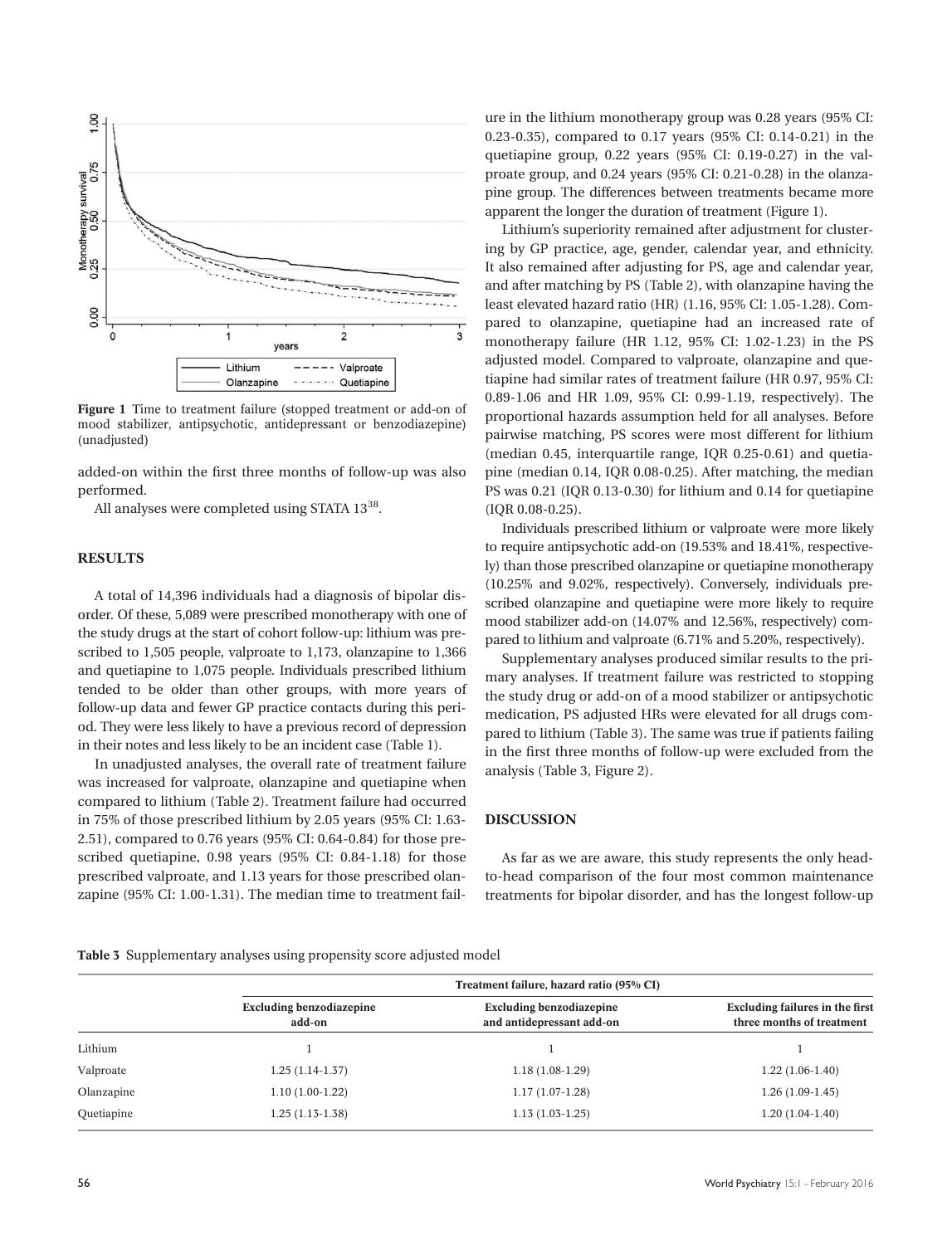

Figure 2 Time to treatment failure (excluding failures in the first three months of treatment) (unadjusted)

and largest cohort of any direct comparison of treatments for bipolar disorder. RCTs making these comparisons do not exist and are unlikely to be conducted.

The overall rate of treatment failure (represented by stopping index medication or requiring add-on of a mood stabilizer, antipsychotic, antidepressant or benzodiazepine) was increased for valproate, olanzapine and quetiapine when compared to lithium. This was also true if failures within the first three months were excluded (i.e., once the patient had been stabilized on the prescribed drug). These results suggest that monotherapy with lithium may be more successful than the other recommended drugs. The rate of treatment failure was also elevated for quetiapine compared to olanzapine, while it was not possible to separate the other drugs from each other.

The use of contemporaneous, representative medical records avoided the risk of potential biases relating to selection into the study. Information bias should partially have been avoided by the use of prescribing data as exposure: in the UK, GPs are responsible for all ongoing prescribing within the national health system<sup>20</sup>, which is detailed and well recorded in THIN. However, exposure to the study drug was approximated through prescriptions issued to patients, and may not reflect how the patient used the medication. Poor adherence to prescribed drug regimens is a problem with all medications, and this is particularly true if side effects are unpleasant, as can be the case with all of the study drugs $39,40$ . In this study, stopping the drug will be reflected in the outcome, but erratic adherence cannot be detected. It is possible that erratic adherence is more likely for drugs other than lithium (as this is more closely monitored through regular blood tests). This may have contributed to lithium's perceived superiority, but we found that patients prescribed lithium had fewer GP contacts, and other longitudinal cohort studies have not shown differential adherence<sup>40</sup>.

Treatment failure was defined as stopping the study drug or add-on of any mood stabilizer, antipsychotic, antidepressant or benzodiazepine. It is likely that addition of a mood stabilizer or antipsychotic represents more serious treatment failure than addition of an antidepressant (which would only occur during a depressive relapse) or a benzodiazepine (which may be used short term to avoid a relapse). A supplementary analysis excluding addition of these drugs had similar results. It may be the case that both of these outcomes fail to capture what is important to patients in terms of relapse, recurrence, functioning and quality of life. However, through examining monotherapy treatment failure, we believe we have described a proxy for these important outcomes which captures both tolerability and effectiveness and highlights very common need for adjunctive drug treatments. This outcome has also been used in a number of RCTs of maintenance drug treatment for bipolar disorder and therefore comparison with these results is possible. For example, the largest trial of lithium vs. valproate treatment had a primary outcome of "time to new intervention for an emerging mood episode"<sup>41</sup>. This trial found similar results to our study (HR 1.41, 95% CI: 1.00-1.92), but was not powered to directly compare lithium and valproate.

A limitation of interpretation of data from cohort studies is the inability to rule out important confounding effects. We attempted to account for confounding by indication by building a PS model that included important clinical predictors of treatment allocation<sup>30</sup>. This included physical health variables which may lead a clinician to avoid a certain drug because of its side effect profile, e.g. renal disease with lithium or cardiovascular disease with olanzapine. Characteristics such as gender, age and BMI were also included, as valproate is contraindicated (though commonly prescribed) in women of childbearing potential<sup>5</sup>, and olanzapine has the potential to cause rapid weight gain<sup>42</sup>. Adjusting for the GP practice should account for physician preference for a particular drug. Once these covariates were adjusted for, there was a similar propensity for patients to be prescribed valproate, olanzapine or quetiapine, with patients prescribed lithium having slightly higher scores. Despite this, we cannot rule out the possibility that these confounders were imperfectly adjusted for, or that other important confounders were not included in the PS model.

Unfortunately, we were unable to separate treatment failure relating to emergent manic (or hypomanic) episodes from depressive episodes, and there is evidence that the study drugs may be differentially effective in preventing a particular polarity of illness<sup>9</sup>. However, an ideal "mood stabilizer" would protect against both polarities of relapse<sup>43</sup>, and this is what our study captures. We were also unable to examine the physician's reason for treatment initiation, and it may be that quetiapine's apparent inferiority is because in some patients it is prescribed as maintenance treatment, but for shorter term indications (which we hoped to capture in the supplementary analysis). There were too few patients on monotherapy with other recommended maintenance treatments, such as lamotrigine or aripiprazole, to include these drugs in the analysis.

In conclusion, this study provides necessary supplementary and complementary evidence to RCT findings for maintenance treatments for bipolar disorder. In real world clinical